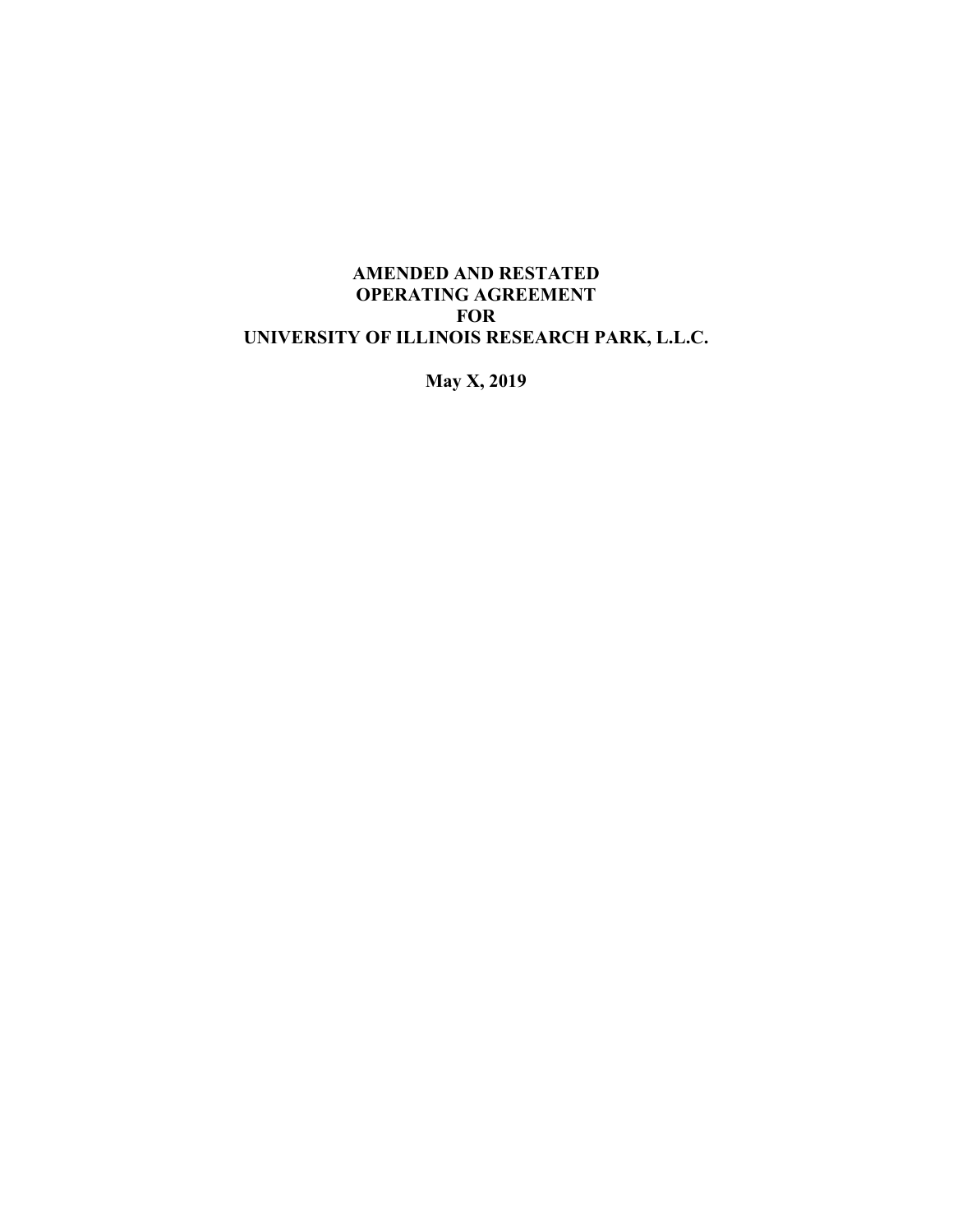# **TABLE OF CONTENTS**

# Page

| 1.1.                                                      |  |  |  |
|-----------------------------------------------------------|--|--|--|
| 1.2.                                                      |  |  |  |
| 1.3.                                                      |  |  |  |
| 1.4.                                                      |  |  |  |
| 1.5.                                                      |  |  |  |
| 1.6.                                                      |  |  |  |
| 1.7.                                                      |  |  |  |
| 1.8.                                                      |  |  |  |
|                                                           |  |  |  |
| 2.1.                                                      |  |  |  |
| 2.2.                                                      |  |  |  |
| 2.3.                                                      |  |  |  |
| 2.4.                                                      |  |  |  |
| 2.5.                                                      |  |  |  |
| 2.6.                                                      |  |  |  |
| 2.7.                                                      |  |  |  |
| 2.8.                                                      |  |  |  |
| 2.9.                                                      |  |  |  |
| 2.10.                                                     |  |  |  |
|                                                           |  |  |  |
| 2.11.                                                     |  |  |  |
| 2.12.                                                     |  |  |  |
| 2.13.                                                     |  |  |  |
| 2.14.                                                     |  |  |  |
| ARTICLE 3. CONTRIBUTIONS, DISTRIBUTIONS AND ALLOCATIONS 4 |  |  |  |
| 3.1.                                                      |  |  |  |
| 3.2.                                                      |  |  |  |
| 3.3.                                                      |  |  |  |
| 3.4.                                                      |  |  |  |
|                                                           |  |  |  |
| 4.1.                                                      |  |  |  |
| 4.2.                                                      |  |  |  |
| 4.3.                                                      |  |  |  |
| 4.4.                                                      |  |  |  |
| 4.5.                                                      |  |  |  |
| 4.6.                                                      |  |  |  |
|                                                           |  |  |  |
| 5.1.                                                      |  |  |  |
| 5.2.                                                      |  |  |  |
| 5.3.                                                      |  |  |  |
| 5.4.                                                      |  |  |  |
| 5.5.                                                      |  |  |  |
| 5.6.                                                      |  |  |  |
| 5.7.                                                      |  |  |  |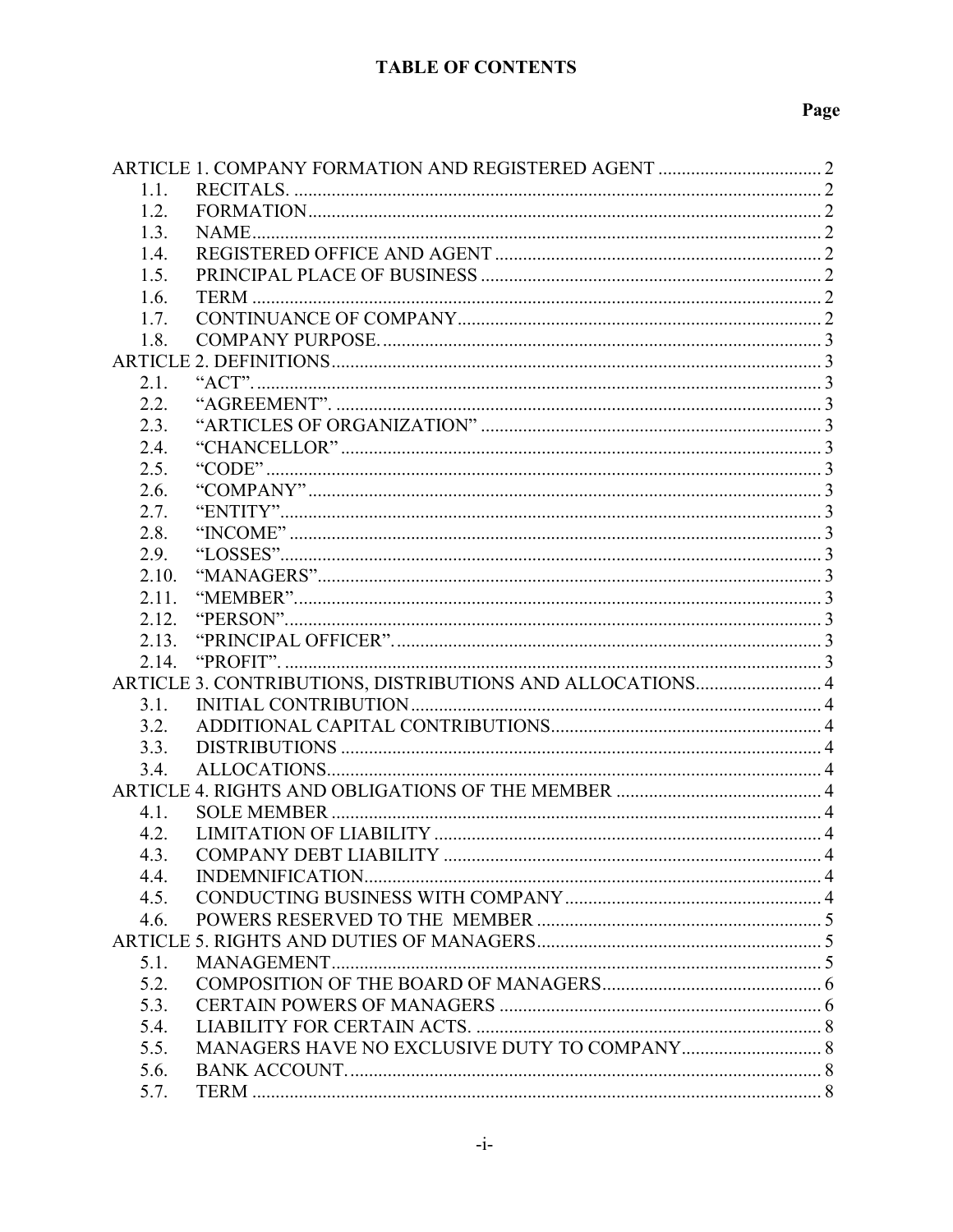## **TABLE OF CONTENTS** (continued)

# Page

| 5.8. |       |                                                    |  |
|------|-------|----------------------------------------------------|--|
| 5.9. |       |                                                    |  |
|      | 5.10. |                                                    |  |
|      | 5.11. |                                                    |  |
|      | 5.12. |                                                    |  |
|      | 5.13. | MANAGERS TO MAINTAIN ORGANIZATIONAL PROTOCOLS  9   |  |
|      | 5.14. |                                                    |  |
|      | 5.15. |                                                    |  |
|      |       |                                                    |  |
| 6.1. |       |                                                    |  |
| 6.2. |       |                                                    |  |
| 6.3. |       |                                                    |  |
| 6.4. |       |                                                    |  |
| 6.5. |       |                                                    |  |
| 6.6. |       |                                                    |  |
| 6.7. |       |                                                    |  |
| 6.8. |       |                                                    |  |
| 6.9. |       |                                                    |  |
|      | 6.10. | DUTIES OF OFFICERS MAY BE TEMPORARILY DELEGATED 11 |  |
|      | 6.11. |                                                    |  |
|      |       |                                                    |  |
|      | 7.1.  |                                                    |  |
| 7.2. |       |                                                    |  |
| 7.3. |       |                                                    |  |
|      | 7.4.  |                                                    |  |
|      |       |                                                    |  |
| 8.1. |       |                                                    |  |
| 8.2. |       |                                                    |  |
| 8.3. |       |                                                    |  |
| 8.4. |       |                                                    |  |
| 8.5. |       |                                                    |  |
| 8.6. |       |                                                    |  |
|      |       |                                                    |  |
| 9.1. |       |                                                    |  |
|      |       |                                                    |  |
|      | 10.1. |                                                    |  |
|      | 10.2. |                                                    |  |
|      | 10.3. |                                                    |  |
|      | 10.4. |                                                    |  |
|      | 10.5. |                                                    |  |
|      | 10.6. |                                                    |  |
|      | 10.7. |                                                    |  |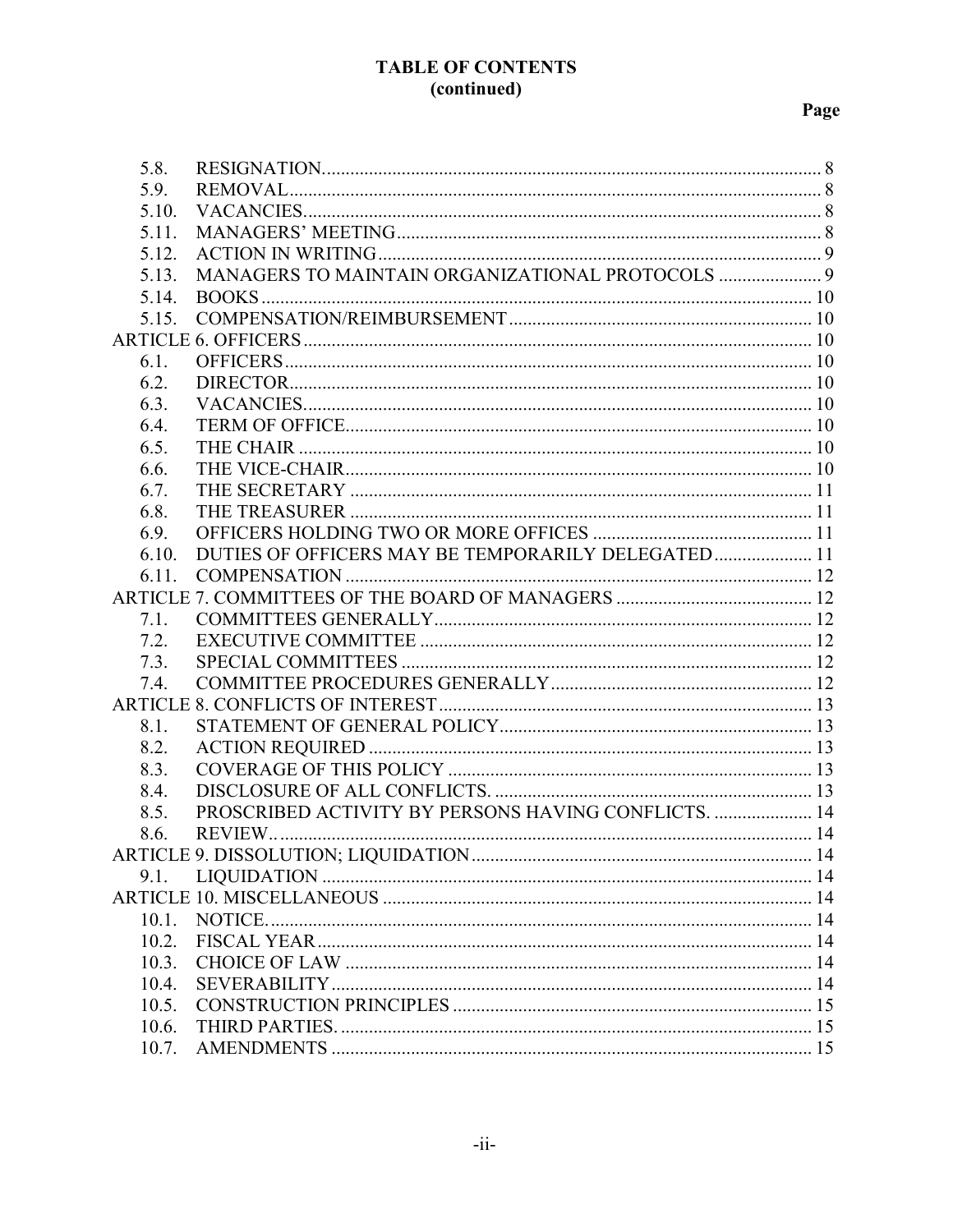#### **AMENDED AND RESTATED OPERATING AGREEMENT FOR UNIVERSITY OF ILLINOIS RESEARCH PARK, L.L.C.**

THIS **AMENDED AND RESTATED** OPERATING AGREEMENT (the "**Agreement**") is made and entered as of this XX day of XX, 2019 by and between The Board of Trustees of the University of Illinois (the "**Member**") and University of Illinois Research Park, L.L.C.

#### **RECITALS**

A. University of Illinois Research Park, L.L.C. (the "**Company**") filed Articles of Organization for the Company with the Secretary of State of Illinois on March 15, 2000.

B. The Board of Trustees of the University of Illinois is authorized, pursuant to the University of Illinois Act as mentioned below or as later amended, to:

> acquire by purchase or lease or otherwise, and construct, enlarge, improve, equip, complete, operate, control and manage medical research and high technology parks, together with the necessary lands, buildings, facilities, equipment and personal property therefor, to encourage and facilitate (a) the location and development of business and industry in the State of Illinois, and (b) the increased application and development of technology and (c) the improvement and development of the State's economy. The Board of Trustees may lease to nonprofit corporations all or any part of the land, buildings, facilities, equipment or other property included in a medical research and high technology park upon such terms and conditions as the University of Illinois may deem advisable and enter into any contract or agreement with such nonprofit corporations as may be necessary or suitable for the construction, financing, operation and maintenance and management of any such park; and may lease to any person, firm, partnership or corporation, either public or private, any part or all of the land, building, facilities, equipment or other property of such park for such purposes and upon such rentals, terms and conditions as the University may deem advisable; and may finance all or part of the cost of any such park, including the purchase, lease, construction, reconstruction, improvement, remodeling, addition to, and extension and maintenance of all or part of such high technology park, and all equipment and furnishings, by legislative appropriations, government grants, contracts, private gifts, loans, receipts from the operation of such high technology park, rentals and similar receipts; and may make its other facilities and services available to tenants or other occupants of any such park at rates which are reasonable and appropriate.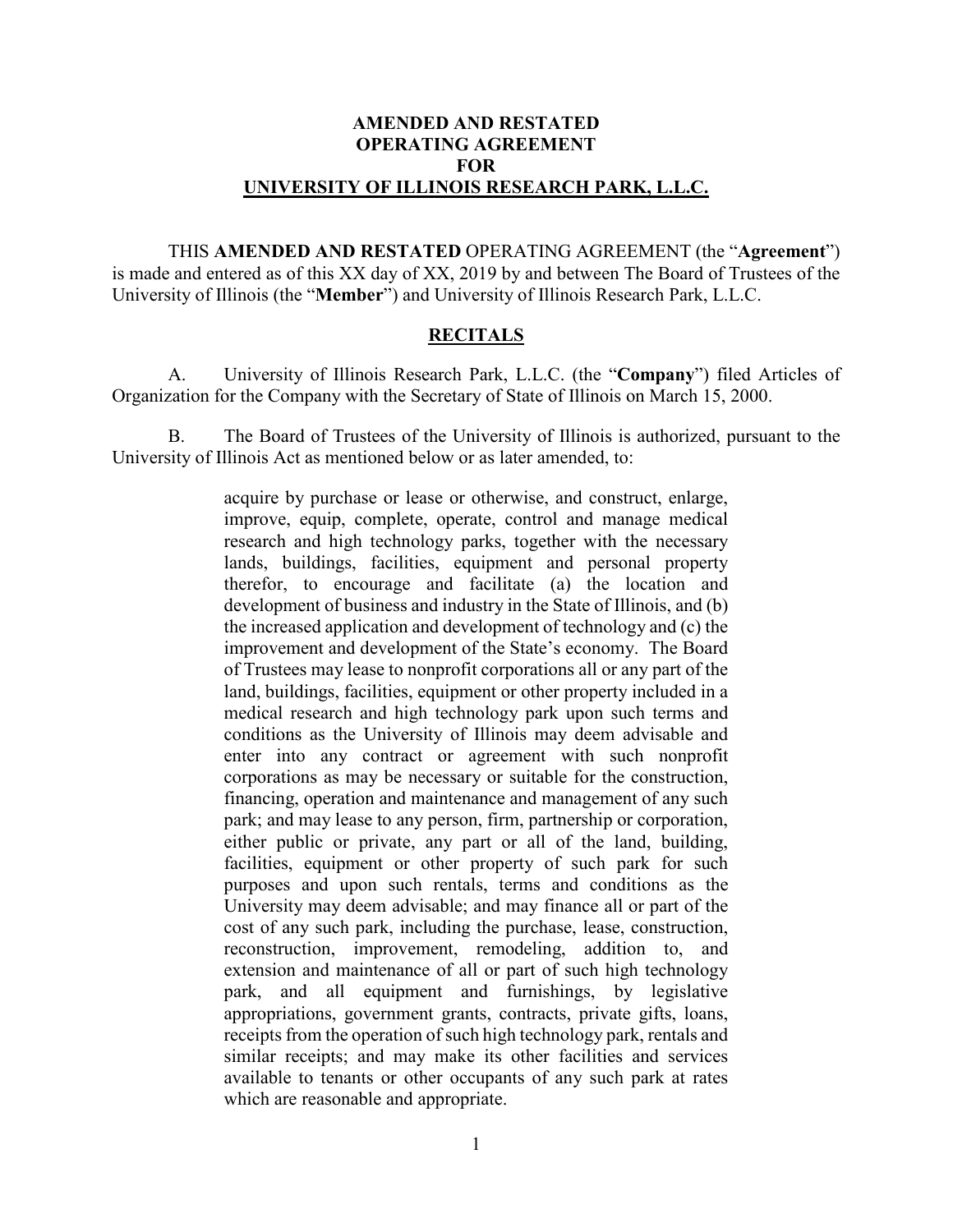C. The Member and the Company previously entered into an Operating Agreement for the Company effective as of September 11, 2003 and subsequently amended the agreement on March 23, 2011 and January 18, 2018 (the "Prior Operating Agreement"); and pursuant to resolutions adopted by the Board of Trustees of the University of Illinois as of the date hereof, the Member and the Company desire to amend and restate the Prior Operating Agreement in its entirety.

NOW, THEREFORE, the parties agree as follows, and effective as of the date hereof, this Agreement shall be the Operating Agreement of the Company:

#### **ARTICLE 1. COMPANY FORMATION AND REGISTERED AGENT**

<span id="page-4-1"></span><span id="page-4-0"></span>1.1. **RECITALS**. The recitals set forth above are incorporated herein and made a part hereof, as if fully set forth herein.

<span id="page-4-2"></span>1.2. **FORMATION**. The Member has caused the Company to be formed as a limited liability company in accordance with and pursuant to the provisions of the Illinois Limited Liability Company Act (the "**Act**") by executing and delivering Articles of Organization for the Company to the Illinois Secretary of State.

<span id="page-4-3"></span>1.3. **NAME**. The name of the Company is "University of Illinois Research Park,  $L.L.C.$ "

<span id="page-4-4"></span>1.4. **REGISTERED OFFICE AND AGENT**. The registered office and the registered agent of the Company have been designated in the Articles of Organization for the Company and in subsequent filings with the Illinois Secretary of State pursuant to the Act, and may hereafter be changed by resolution of the Board of Managers and filings with the Illinois Secretary of State pursuant to the Act.

<span id="page-4-5"></span>1.5. **PRINCIPAL PLACE OF BUSINESS**. The location of the principal place of business of the Company within the State of Illinois has been designated in the Articles of Organization for the Company and in subsequent filings with the Illinois Secretary of State pursuant to the Act, and may hereafter be changed by resolution of the Board of Managers and filings with the Illinois Secretary of State pursuant to the Act**.**

<span id="page-4-6"></span>1.6. **TERM**. The Company shall continue for a perpetual term unless dissolved by:

1.6.1. The vote for dissolution by the Member; or

1.6.2. Any other event requiring a dissolution of a limited liability company under the Act.

<span id="page-4-7"></span>1.7. **CONTINUANCE OF COMPANY**. Notwithstanding the provisions of Section 1.6.2., in the event of an occurrence described in Section 1.6.2., the Member shall have the right to continue the business of the Company as allowed by law.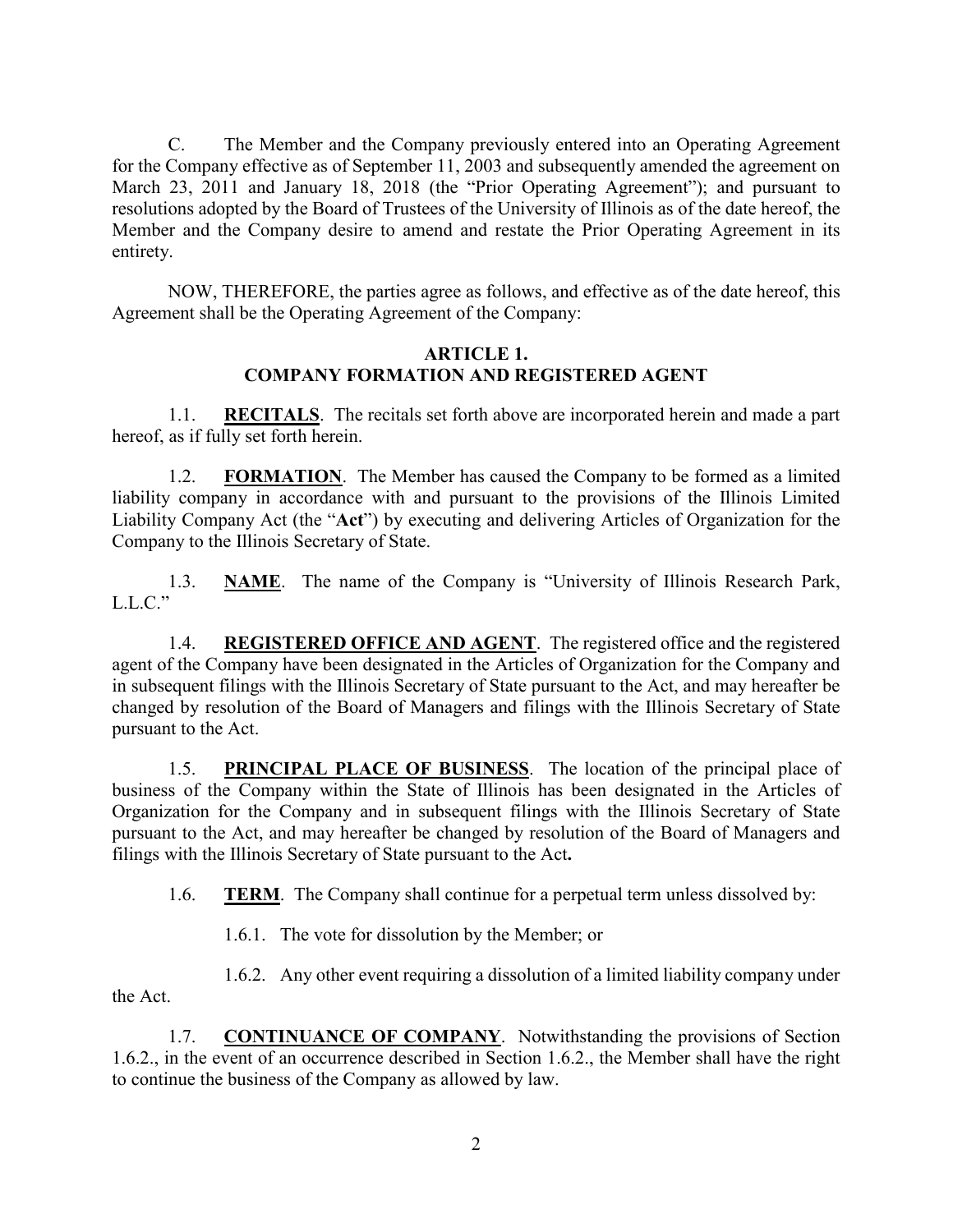<span id="page-5-0"></span>1.8. **COMPANY PURPOSE**. The purpose of the Company is as stated in the Articles of Organization.

#### **ARTICLE 2. DEFINITIONS**

<span id="page-5-1"></span>The following terms used in this Agreement shall have the following meanings:

<span id="page-5-2"></span>2.1. "**ACT**" means the Illinois Limited Liability Company Act at 805 ILCS 180/9-9 et seq., as amended from time to time.

2.2. "**AGREEMENT**" means this operating agreement and the exhibits thereto.

<span id="page-5-4"></span><span id="page-5-3"></span>2.3. "**ARTICLES OF ORGANIZATION**" means the Articles of Organization of the Company as filed with the Illinois Secretary of State, as amended from time to time.

<span id="page-5-5"></span>2.4. "**CHANCELLOR**" means the Chancellor of the University of Illinois at Urbana-Champaign.

<span id="page-5-6"></span>2.5. "**CODE**" means the Internal Revenue Code of 1986, as amended.

2.6. "**COMPANY**" means University of Illinois Research Park, L.L.C.

<span id="page-5-8"></span><span id="page-5-7"></span>2.7. "ENTITY" means any general partnership, limited partnership, limited liability company, corporation, joint venture, trust, business trust, cooperative, association, foreign trust or foreign business organization.

<span id="page-5-9"></span>2.8. "**INCOME**" means all income of the Company from any sources.

2.9. "**LOSSES**" means for each fiscal year, the excess, if any, of Costs over Income.

<span id="page-5-11"></span><span id="page-5-10"></span>2.10. "**MANAGERS**" means the Board of Managers of the Company or, in the singular, any such individual member of the Board of Managers of the Company.

<span id="page-5-12"></span>2.11. "**MEMBER**" means The Board of Trustees of the University of Illinois, a body corporate and politic of the State of Illinois established pursuant to 110 ILCS 305/1 et seq.

<span id="page-5-13"></span>2.12. "**PERSON**" means any individual or entity, and the heirs, executors, administrators, legal representatives, successors, and assigns of such "Person" where the context so permits.

<span id="page-5-14"></span>2.13. "**PRINCIPAL OFFICER**" means the Vice Chancellor for Research of the University of Illinois at Urbana-Champaign.

<span id="page-5-15"></span>2.14. "**PROFIT**" means for each fiscal year, the excess, if any, of Income over Costs.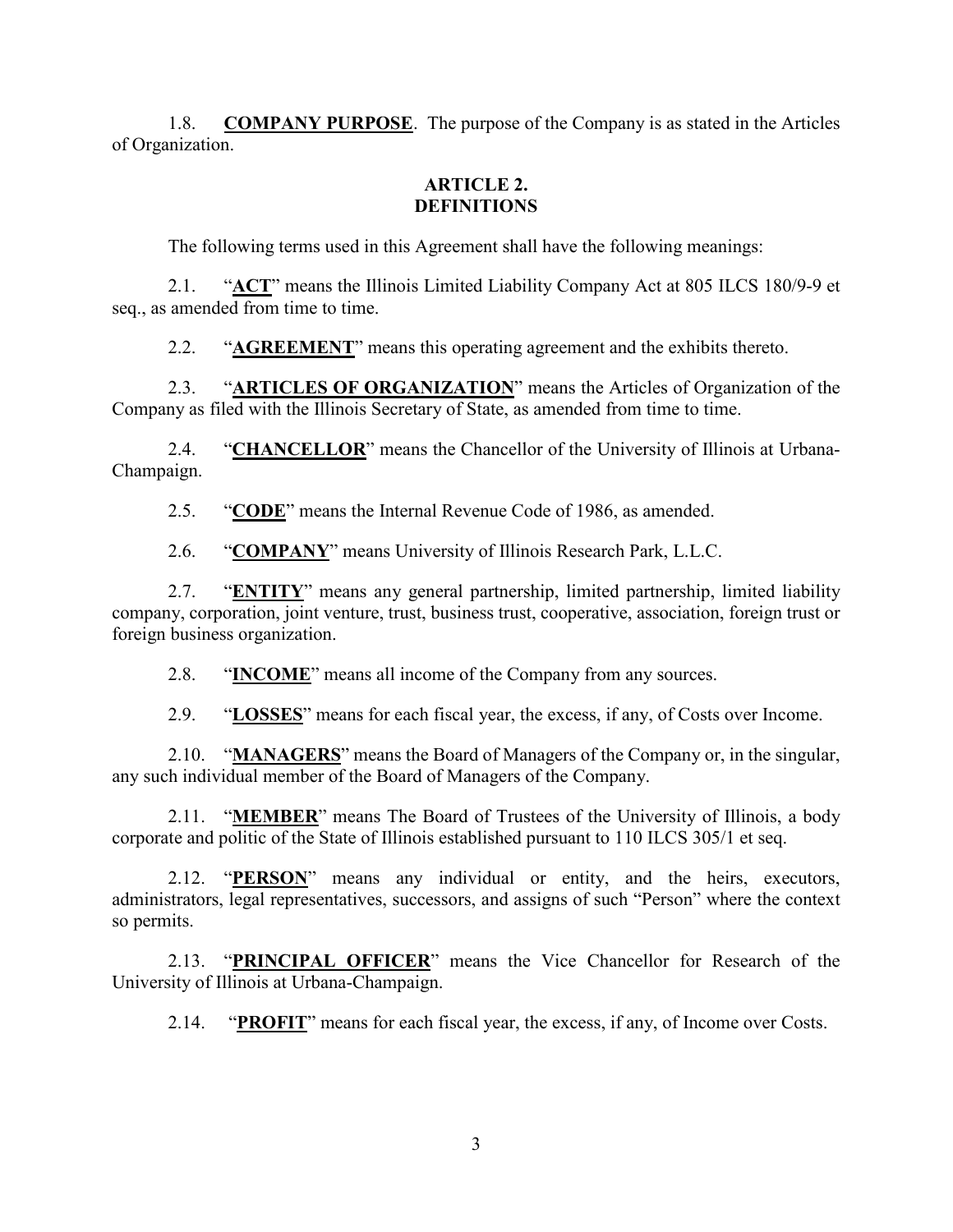#### **ARTICLE 3. CONTRIBUTIONS, DISTRIBUTIONS AND ALLOCATIONS**

<span id="page-6-1"></span><span id="page-6-0"></span>3.1. **INITIAL CONTRIBUTION**. On the effective date of the Prior Operating Agreement, the Member contributed the assets set forth in Exhibit A hereto as its Initial Capital Contribution.

<span id="page-6-2"></span>3.2. **ADDITIONAL CAPITAL CONTRIBUTIONS**. If the Managers determine that the Company requires funds for any purpose related to the business of the Company, the Managers may recommend to the Member that the Member approve additional contributions for the Member and, if approved by the Member, the Member shall contribute such funds to the capital of the Company; provided, however, that the Member shall not be required to make additional contributions to the Company without the consent of the Member.

<span id="page-6-3"></span>3.3. **DISTRIBUTIONS**. The Company shall make distributions to the Member at such time as determined by the Member, but subject to the limitations set forth in the Act.

<span id="page-6-4"></span>3.4. **ALLOCATIONS**. The Profits and Losses of Company for each fiscal year shall be allocated 100 percent to the Member.

#### **ARTICLE 4. RIGHTS AND OBLIGATIONS OF THE MEMBER**

<span id="page-6-6"></span><span id="page-6-5"></span>4.1. **SOLE MEMBER**. The sole member of this Company shall be The Board of Trustees of the University of Illinois, a body and corporate and politic of the State of Illinois established pursuant to 110 ILCS 305/1 et seq.

<span id="page-6-7"></span>4.2. **LIMITATION OF LIABILITY**. The Member's liability with respect to the Company shall be limited to the fullest extent as provided in the Act, this Agreement and any applicable law.

<span id="page-6-8"></span>4.3. **COMPANY DEBT LIABILITY**. The Member shall not be personally liable for any debts, obligations or losses of the Company beyond its capital contributions to the Company and its pro rata portion of the Company's undistributed profits.

<span id="page-6-9"></span>4.4. **INDEMNIFICATION**. The Company shall, to the fullest extent permitted by law, indemnify and hold harmless the Member and the Managers from and against any and all claims and demands whatsoever in connection with the business of the Company. The Company shall advance indemnification payments, including legal fees and costs, that reasonably appear to be due hereunder upon the request of any party subject to indemnity hereunder and the execution by such party of a written agreement to return such payments in the event that the indemnification is ultimately determined not to be due such party hereunder.

<span id="page-6-10"></span>4.5. **CONDUCTING BUSINESS WITH COMPANY**. The Member may lend money to, borrow money from, act as a surety, guarantor or endorser for, guarantee or assume specific obligations of, provide collateral for or transact other business with the Company, including entering into any contract with the Company.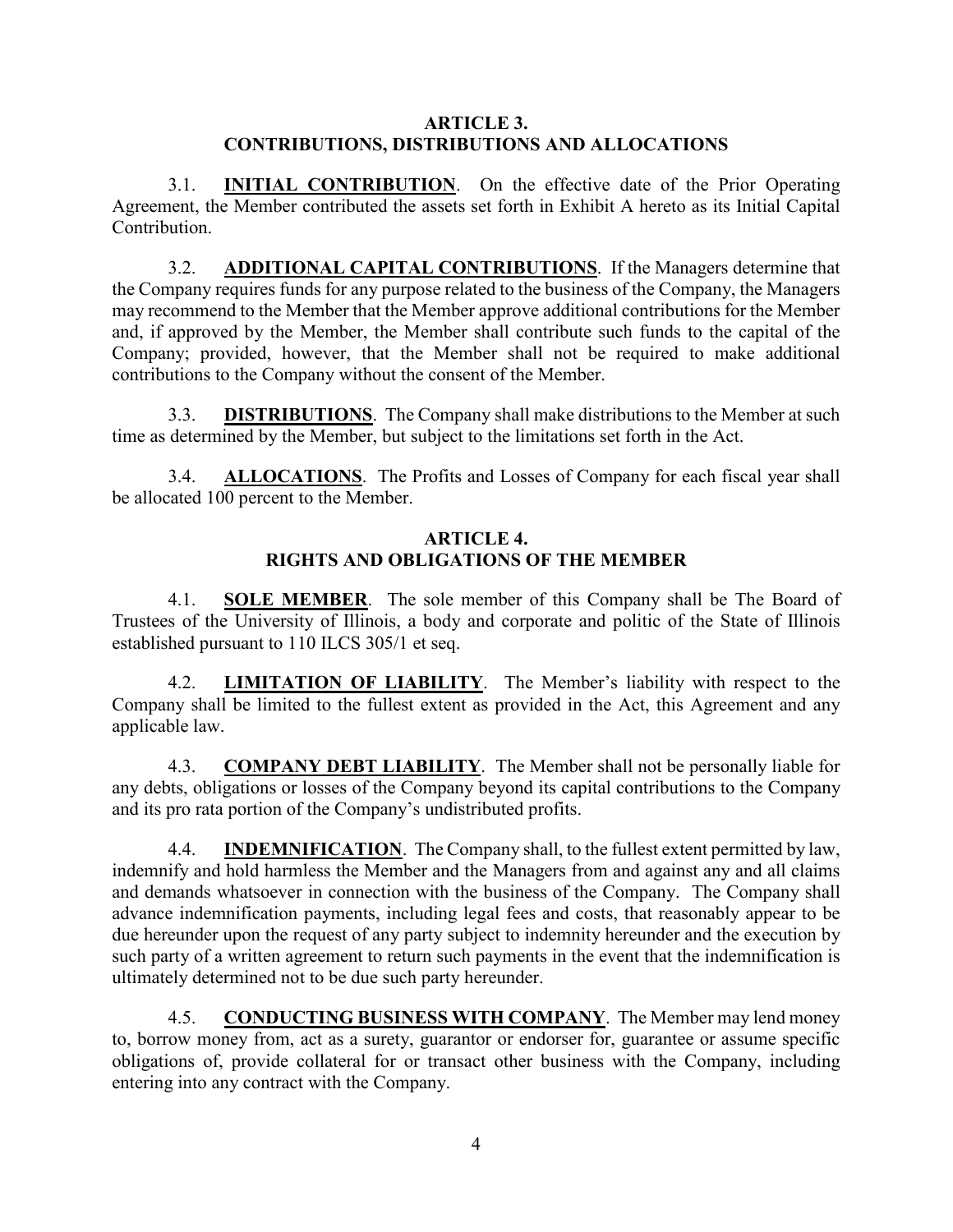<span id="page-7-0"></span>4.6. **POWERS RESERVED TO THE MEMBER**. The Member shall participate in the management and control of the Company's business with respect to the following matters, which powers shall be exclusive to the Member:

4.6.1. Approval of amendments to the Articles of Organization and Operating Agreement;

4.6.2. Appointment and removal of Managers subject to the provisions of Article 5;

4.6.3. Approval of the admission of additional Members;

4.6.4. Approval of the merger or consolidation of the Company with any Entity, the creation of any joint venture and the acquisition of any majority-controlled or majorityowned subsidiaries or affiliates;

4.6.5. Approval of any voluntary dissolution of the Company and any liquidation or distribution of corporate assets;

4.6.6. Approval of the sale or securitization of all or substantially all the assets of the Company;

- 4.6.7. Approval of capital calls;
- 4.6.8. Approval of the Company's incurring of long term debt;

4.6.9. Approval of the appointment of independent certified public accountants for the Company; and

4.6.10. Approval of any transactions outside the ordinary course of the Company's business (including, without limitation, the approval of any long-term development agreement) or any transaction in which a Manager has an interest.

In addition, the University Counsel of the Member shall be delegated the reserved power of approving the appointment of legal counsel for the Company.

#### **ARTICLE 5. RIGHTS AND DUTIES OF MANAGERS**

<span id="page-7-2"></span><span id="page-7-1"></span>5.1. **MANAGEMENT**. Except where the approval of the Member is expressly required by this Agreement or by nonwaivable provisions of the Act, the Managers shall have full and complete authority, power and discretion to manage and control the business, affairs and properties of the Company, to make all decisions regarding those matters and to perform any and all other acts or activities customary or incident to the management of the Company's business.

The Company has entered into a services and management agreement with the Member which sets forth the service, management and fiscal obligations of the parties and which may be amended from time to time**.**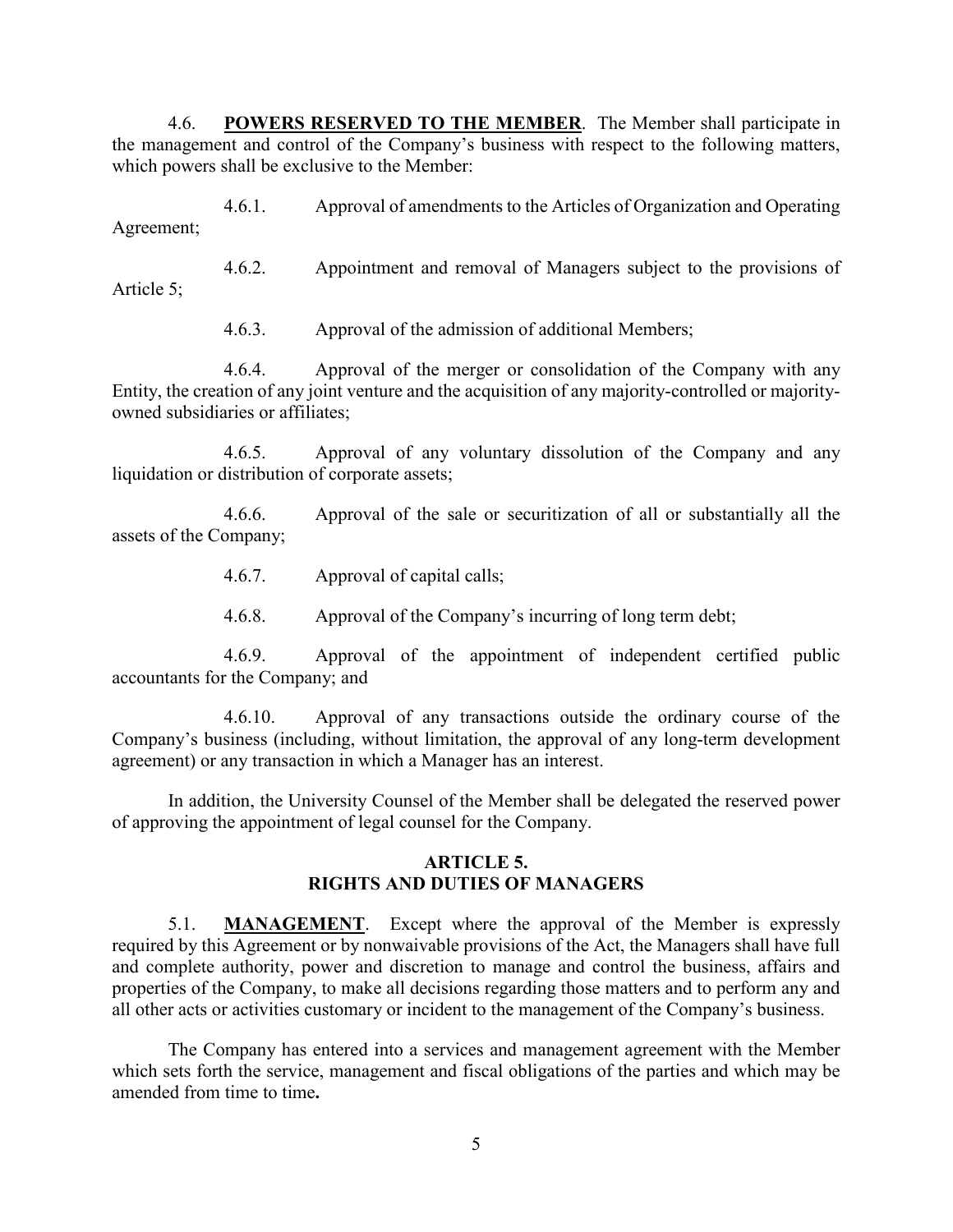<span id="page-8-0"></span>5.2. **COMPOSITION OF THE BOARD OF MANAGERS.** The Board of Managers of the Company shall consist of such number of individuals and with such qualifications, and may include voting and non-voting Managers, as may be determined from time to time by resolution adopted by the Board of Trustees of the University of Illinois, as sole Member of the Company. Managers shall be appointed, and may be removed at any time, by resolution adopted by the Board of Trustees of the University of Illinois. The Board of Managers shall consist of at least nine (9) individuals as voting Managers, who shall serve for the terms specified in Section 5.7. The nine individuals will be recommended by the Principal Officer to the Chancellor for submission to the Board of Trustees for approval. The Board of Managers shall, to the extent reasonably feasible, include:

- (1) One member of the Board of Trustees of the University of Illinois;
- (2) The Vice-Chancellor for Research of the University of Illinois at Urbana-Champaign;
- (3) A representative of the University of Illinois System administration recommended by the President of the University;
- (4) At least two representatives of the faculty of the University of Illinois at Urbana-Champaign; and
- (5) At least four business leaders with expertise in entrepreneurship, real estate development, and/or corporate innovation strategy.

The Comptroller of the University and/or his or her designee and a senior administrator for the University of Illinois at Urbana-Champaign who leads capital planning shall serve as non-voting Managers. Additional non-voting Managers shall be considered if determined beneficial to the Company by the Member for needed representation or contemplation of expanded responsibilities. A representative of the University Counsel shall attend meetings and provide legal advice and counsel in accordance with the terms of the Services and Management Agreement described herein.

5.2.1. Managers need not be Members; or officers, directors or employees of the Member.

<span id="page-8-1"></span>5.3. **CERTAIN POWERS OF MANAGERS.** Without limiting the generality of Section 5.1 but subject to the powers reserved to the Member pursuant to Section 4.6, the Managers shall have power and authority, on behalf of the Company:

5.3.1. To acquire property from any Person as the Managers may determine, whether or not such Person is directly or indirectly affiliated or connected with any Manager or Member;

5.3.2. To borrow money for the Company from banks, other lending institutions, the Managers, Member, or affiliates of the Managers or Member on such terms as the Managers deem appropriate, and in connection therewith, to hypothecate, encumber and grant security interests in the assets of the Company to secure repayment of the borrowed sums. No debt shall be contracted or liability incurred by or on behalf of the Company except by the Managers, or to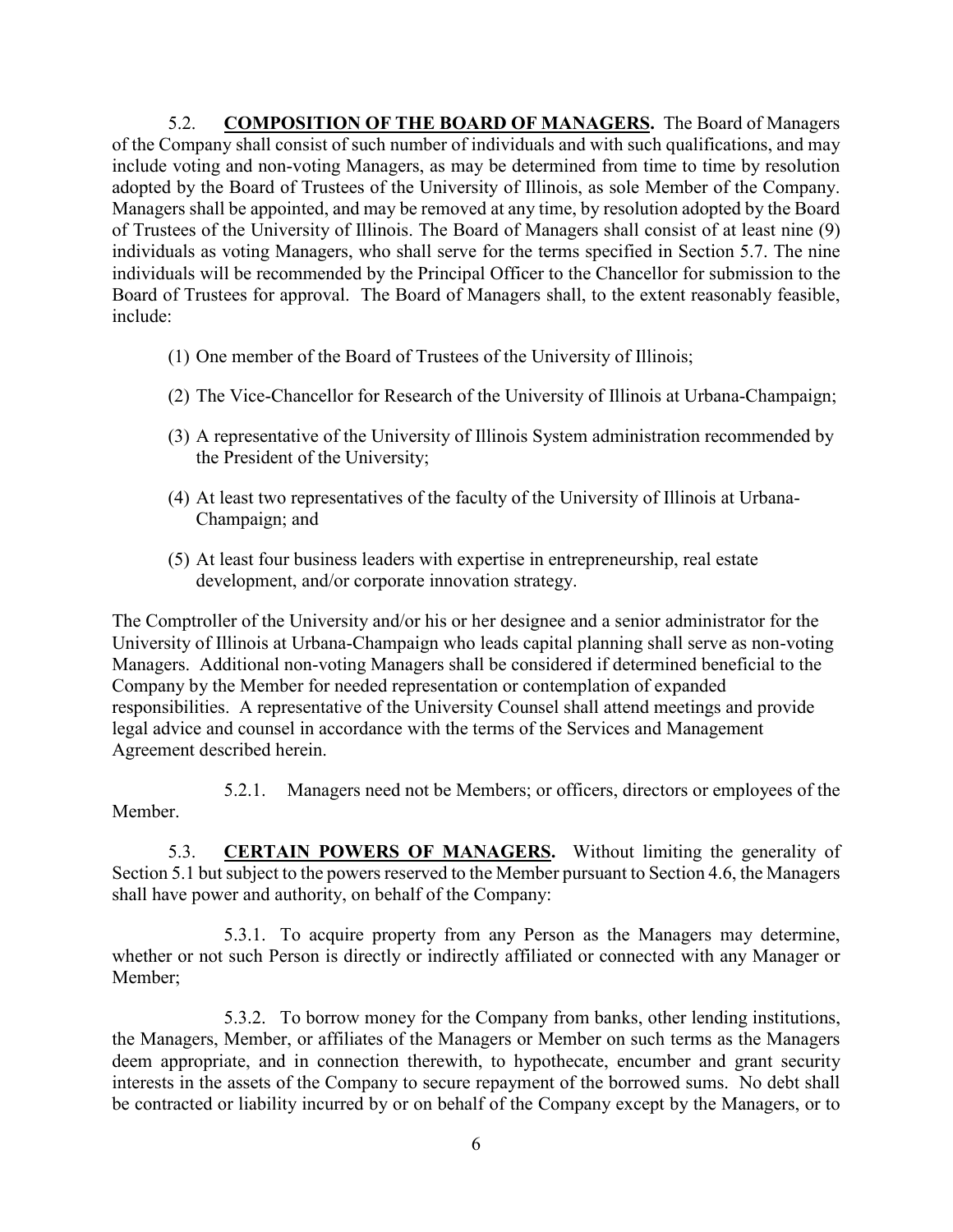the extent permitted under the Act, by agents or employees of the Company expressly authorized by the Managers to contract such debt or incur such liability by the Managers;

5.3.3. To purchase liability and other insurance to protect the Company's property and business;

5.3.4. To hold and own Company real and personal properties in the name of the Company;

5.3.5. To invest Company funds in time deposits, short-term governmental obligations, commercial paper or other investments;

5.3.6. Upon the approval of the Member as set forth in Section 4.6, to sell or otherwise dispose of all or substantially all of the assets of the Company as part of a single transaction or plan as long as such disposition is not in violation of or a cause of a default under any other agreement to which the Company may be bound;

5.3.7. To authorize the execution on behalf of the Company all instruments and documents, including, without limitation, checks; drafts; notes and other negotiable instruments; mortgages or deeds of trust; security agreements; financing statements; documents providing for the acquisition, mortgage or disposition of the Company's property; assignments, bills of sale; leases; and any other instruments or documents necessary to the business of the Company;

5.3.8. To engage accountants, legal counsel, managing agents or other experts to perform services for the Company subject to the reserved powers of the Member as set forth in Section 4.6;

5.3.9. To enter into a Services and Management Agreement with the Member and perform the obligations of the Company under that Agreement;

5.3.10. To enter into any and all other agreements on behalf of the Company, in such forms as the Managers may approve;

5.3.11. To approve and establish a strategic plan for the Company; and

5.3.12. To do and perform all other acts as may be necessary or appropriate to the conduct of the Company's business in the ordinary course to the extent not reserved to the Member in Section 4.6.

All contracts, leases and agreements to which the Company is a party and all documents and instruments made on behalf of and creating any obligation or liability on the part of the Company (including, without limitation, checks and drafts on Company accounts) shall be signed (i) by the Treasurer and either the Chair or the Director or (ii) or pursuant to authorization by the Board of Managers; and unless authorized by the Board of Managers, no individual Manager or Officer shall have the authority to execute any such contracts, leases, agreements, documents or instruments.Unless authorized by the Board of Managers, no attorney-in-fact, employee or other agent of the Company shall have any power or authority to bind the Company in any way, to pledge its credit or to render it liable for any purpose.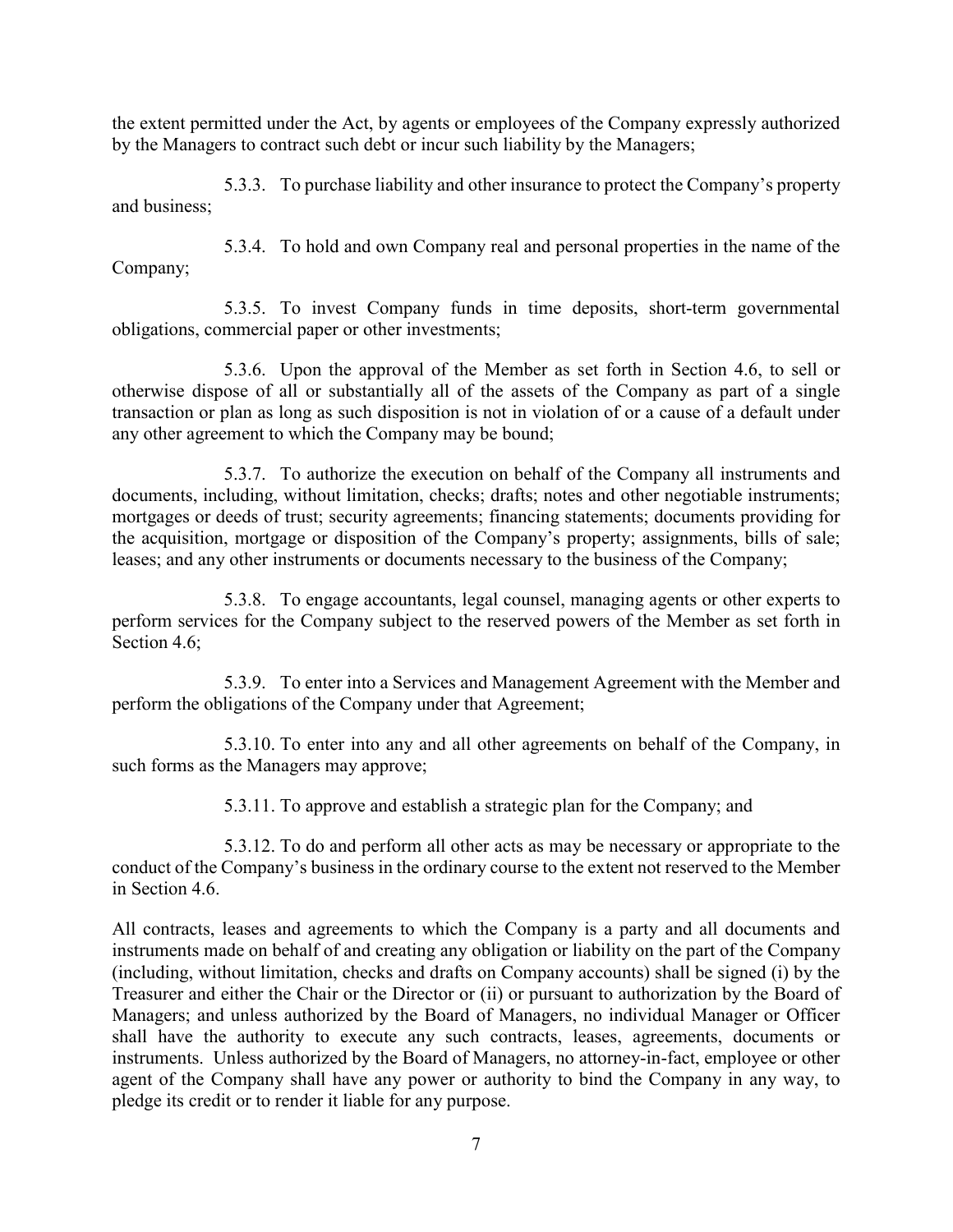## 5.4. **LIABILITY FOR CERTAIN ACTS**.

<span id="page-10-0"></span>5.4.1. Each Manager shall perform his duties as Manager in good faith, in a manner reasonably believed to be in the best interests of the Company, and with such care as an ordinarily prudent person in a like position would use under similar circumstances.

5.4.2. A Manager shall not be liable to the Company or to any Member for any loss or damage sustained by the Company or any Member, unless the loss or damage shall have been the result of fraud, deceit, gross negligence, willful misconduct or a wrongful taking by the Manager.

5.4.3. The Company shall, to the maximum extent permitted under law, indemnify and make advances for expenses to Managers, its employees, and other agents.

<span id="page-10-1"></span>5.5. **MANAGERS HAVE NO EXCLUSIVE DUTY TO COMPANY**. A Manager shall not be required to manage the Company as his or her sole and exclusive function and he or she may have other business interests and engage in activities in addition to those relating to the Company. Neither the Company nor any Member shall have any right, by virtue of this Operating Agreement, to share or participate in such other investments or activities of the Manager or to the income or proceeds derived therefrom.

<span id="page-10-2"></span>5.6. **BANK ACCOUNT**. The Managers may from time to time open bank accounts in the name of the Company.

<span id="page-10-3"></span>5.7. **TERM**. Each Manager appointed as a designated representative of the faculty of the University of Illinois at Urbana-Champaign (Section 5.2 (4)) and the business leaders (Section 5.2 (5)) shall serve an appointed term, with staggered appointments of three years to provide a gradual transition of leadership, or until such individual resigns or is removed as a Manager. Managers may not serve more than two consecutive full terms. A Manager who has served two consecutive full terms may be re-appointed after a period of one-year absence from the Board.

<span id="page-10-4"></span>5.8. **RESIGNATION**. Any Manager of the Company may resign at any time by giving written notice to the Member of the Company. The resignation of any Manager shall take effect upon receipt of notice thereof or at such later date as is specified in such notice; and, unless otherwise specified therein, the acceptance of such resignation shall not be necessary to make it effective.

<span id="page-10-5"></span>5.9. **REMOVAL**. All or any lesser number of Managers may be removed at any time, with or without cause, by the Member.

<span id="page-10-6"></span>5.10. **VACANCIES**. Any vacancy occurring for any reason in the number of Managers of the Company may be filled by the Member. A Manager appointed to fill a vacancy shall serve until a successor is appointed, or until such individual resigns or is removed as a Manager. A Manager's service pursuant to this Section shall not be included when determining if a Manager has reached the term limit set forth in Section 5.7.

<span id="page-10-7"></span>5.11. **MANAGERS' MEETING.** The Managers shall meet at such times as may be designated by the Managers, but not less than semi-annually. The Managers may participate in a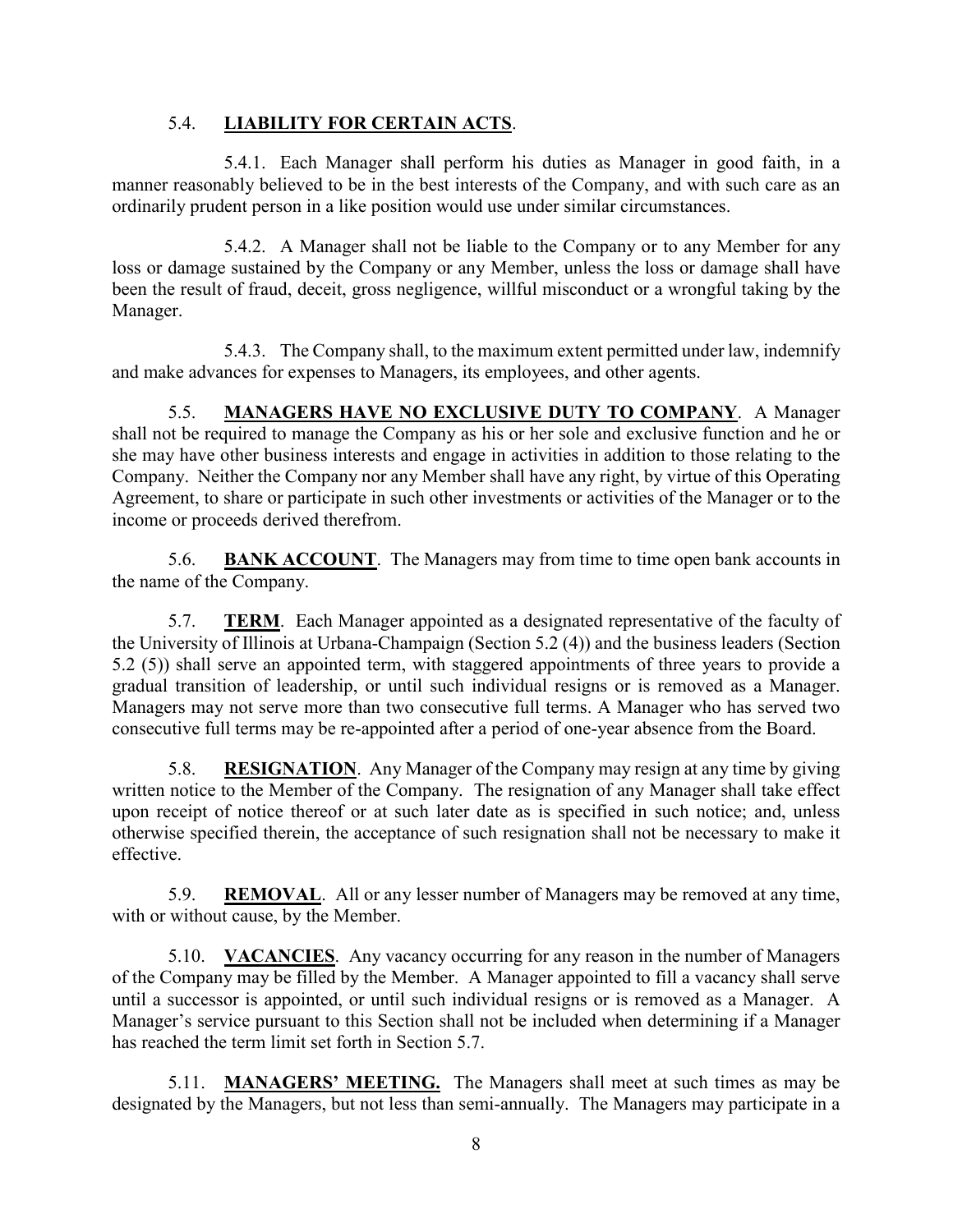meeting of the Managers by teleconference, videoconference or similar means of communication in accordance with applicable policy. Participation by such means shall constitute presence in person at a meeting. A quorum for conducting business shall consist of a majority of the voting Managers then holding office; and the affirmative vote of a majority of the voting Managers then holding office shall be required for any action by the Board of Managers. Voting by proxy shall not be permitted.

<span id="page-11-0"></span>5.12. **ACTION IN WRITING.** Any action which the Managers are required or permitted to take may be taken without a meeting, if a proposed resolution in writing authorizing such action is sent to all Managers and a majority of the voting Managers then holding office consent in writing to the adoption of such resolution. Such consents shall have the same force and effect as a vote at a meeting duly held and may be stated as such in any certificate or document. A consent may be executed in one or more counterparts, all of which together shall constitute the consent of the Managers.

<span id="page-11-1"></span>5.13. **MANAGERS TO MAINTAIN ORGANIZATIONAL PROTOCOLS**. While performing duties on behalf of the Company, each Manager shall follow certain protocols which shall include the items listed below:

5.13.1. A Manager shall not commingle personal funds with funds of the Company. Funds transferred between a Manager and the Company must be properly documented and accounted for;

5.13.2. A Manager shall not commingle personal assets (or the assets of any other Entity or person) with assets of the Company;

5.13.3. When executing a document on behalf of the Company, a Manager shall assure that the document is being executed on behalf of the Company, and indicate his title and the capacity in which the documents is being executed;

5.13.4. The Managers shall maintain an Organizational Book reflecting the governance and formal actions taken with respect to the operation of the Company;

5.13.5. Managers shall apprise third parties with whom the Company transacts business that they are dealing with a limited liability company, which is separate from each of the Managers in his or her individual capacity;

5.13.6. The Managers shall assure that the Company maintains its good standing as a limited liability company with the Secretary of State of Illinois by paying all necessary franchise fees and taxes;

5.13.7. The Managers shall apply for all necessary licenses on behalf of the Company to conduct business;

5.13.8. The Managers may obtain a telephone number and may open a bank or checking account in the Company's name; and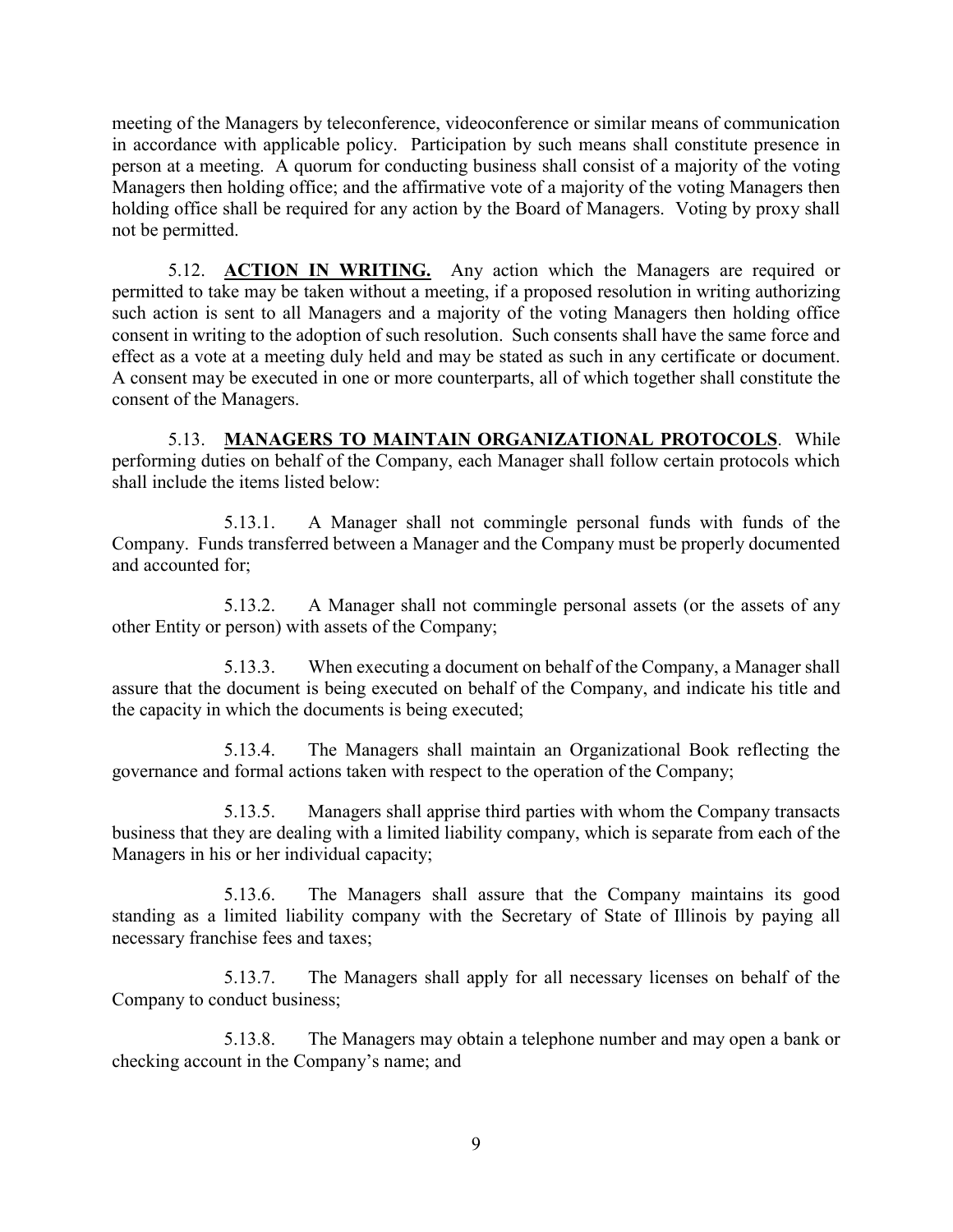5.13.9. The Managers may maintain a business address separate from the addresses listed in Article 1 herein.

<span id="page-12-0"></span>5.14. **BOOKS**. The Managers shall maintain complete and accurate books of account of the Company's affairs.

<span id="page-12-1"></span>5.15. **COMPENSATION/REIMBURSEMENT**. The Managers may not receive compensation for their services; however, the Company may reimburse the Managers for all direct out-of-pocket expenses incurred by them in managing the Company.

#### **ARTICLE 6. OFFICERS**

<span id="page-12-3"></span><span id="page-12-2"></span>6.1. **OFFICERS**. The officers of the Company shall consist of a Chair, Vice-Chair, Secretary and Treasurer. The Managers may elect such other officers as it may, from time-to-time, deem desirable, including, but not without limiting the generality thereof, an Assistant Secretary. In the event of any such offices being created, and officers being elected thereto, they shall have such duties and responsibilities as the Managers may, from time-to-time, prescribe or as are normally attendant upon such offices.

<span id="page-12-4"></span>6.2. **DIRECTOR**. The day-to-day management of the affairs of the Company will be vested in a Director. The Director shall be under the guidance of the Board of Managers in consultation with the Principal Officer and shall carry out all its actions. The Director will manage all the affairs and operations of the Company not specifically assigned to other officers; will be in charge of the work of any persons employed or contracted with by the Company; and upon consultation with the Principal Officer will submit recommendations to the Board of Managers for programs and activities. Unless otherwise determined by resolution adopted by the Board of Trustees of the University of Illinois, the Director shall dually report to the Chair of the Board of the Managers and the Vice Chancellor for Research of the University of Illinois at Urbana-Champaign, as Principal Officer. In consultation with the Chair of the Board of Managers, the Vice Chancellor for Research will be responsible for the annual performance review of the Director.

<span id="page-12-5"></span>6.3. **VACANCIES**. Vacancies in any office during an officer's term may be filled by the original appointing authority. The person selected shall serve the unexpired term of the vacancy.

<span id="page-12-6"></span>6.4. **TERM OF OFFICE**. Unless otherwise determined by the Managers, the officers of the Company shall hold office until their successors are elected or appointed. Any officer may be removed at any time, with or without cause, by the Managers.

<span id="page-12-7"></span>6.5. **THE CHAIR**.The Chair shall be elected by the Managers and, to the extent reasonably feasible, would have served previously as an Officer of the Board of Managers. The Chair shall preside at all meetings of the Managers and shall perform all such other duties as are properly required by the Managers.

<span id="page-12-8"></span>6.6. **THE VICE-CHAIR**. The Vice-Chair shall be elected by the Managers. The Vice-Chair shall, in the absence or at the request of the Chair, perform duties and exercise the powers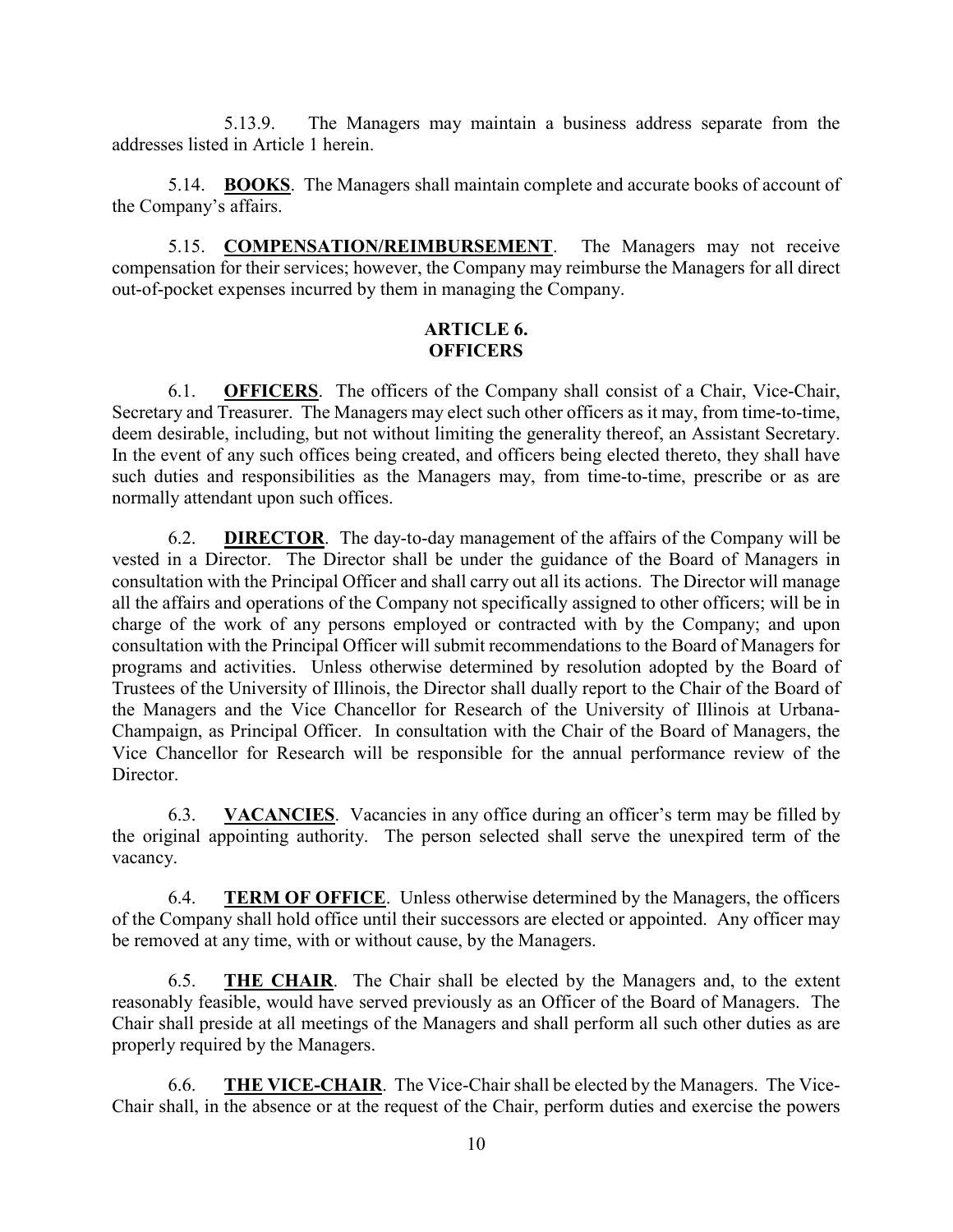of the Chair. The Vice-Chair also shall have such powers and perform such duties as usually pertain to his or her office or as are properly required by the Managers.

<span id="page-13-0"></span>6.7. **THE SECRETARY**. The Secretary shall be elected by the Board of Managers. The duties of the Secretary shall be as follows:

- (a) Ensuring that notices of all meetings of the Board of Managers are issued where notices of such meetings are required by law or this Operating Agreement;
- (b) Attending all meetings of the Board of Managers and ensuring that the minutes of such meetings are taken and maintained; and
- (c) Performing such other duties as usually pertain to the office of the Secretary or as are properly required by the Board of Managers.

<span id="page-13-1"></span>6.8. **THE TREASURER**. The Comptroller of the University of Illinois or his/her designee shall serve as the Treasurer. The duties of the Treasurer shall be as follows:

- (a) Being responsible for the care and custody of all moneys and securities of the Company;
- (b) Being responsible for keeping of full and accurate accounts of all moneys received by the Company and paid by the Company;
- (c) Making and signing such reports, statements and instruments as may be required of the Treasurer by the Board or by the laws of the United States or of the State of Illinois;
- (d) Taking all actions appropriate and necessary to implement the Company's Plan for Financial Operations as approved by the Board of Managers; and
- (e) Performing such other duties as usually pertain to the office of Treasurer or as are properly required by the Board.

Actual custody and maintenance of the Company's records shall be entrusted to competent employees who shall make available all financial reports and other relevant data on day-to-day operations.

<span id="page-13-2"></span>6.9. **OFFICERS HOLDING TWO OR MORE OFFICES**. No officer shall execute or verify any instrument in more than one capacity if such instrument is required by law or otherwise to be executed or verified by two (2) or more officers.

<span id="page-13-3"></span>6.10. **DUTIES OF OFFICERS MAY BE TEMPORARILY DELEGATED**. In case of the absence of any officer, or for any other reason that the Board of Managers may deem sufficient, the Board of Managers may delegate, for the time being, the powers or duties of any officer to any other officer, or to any Manager.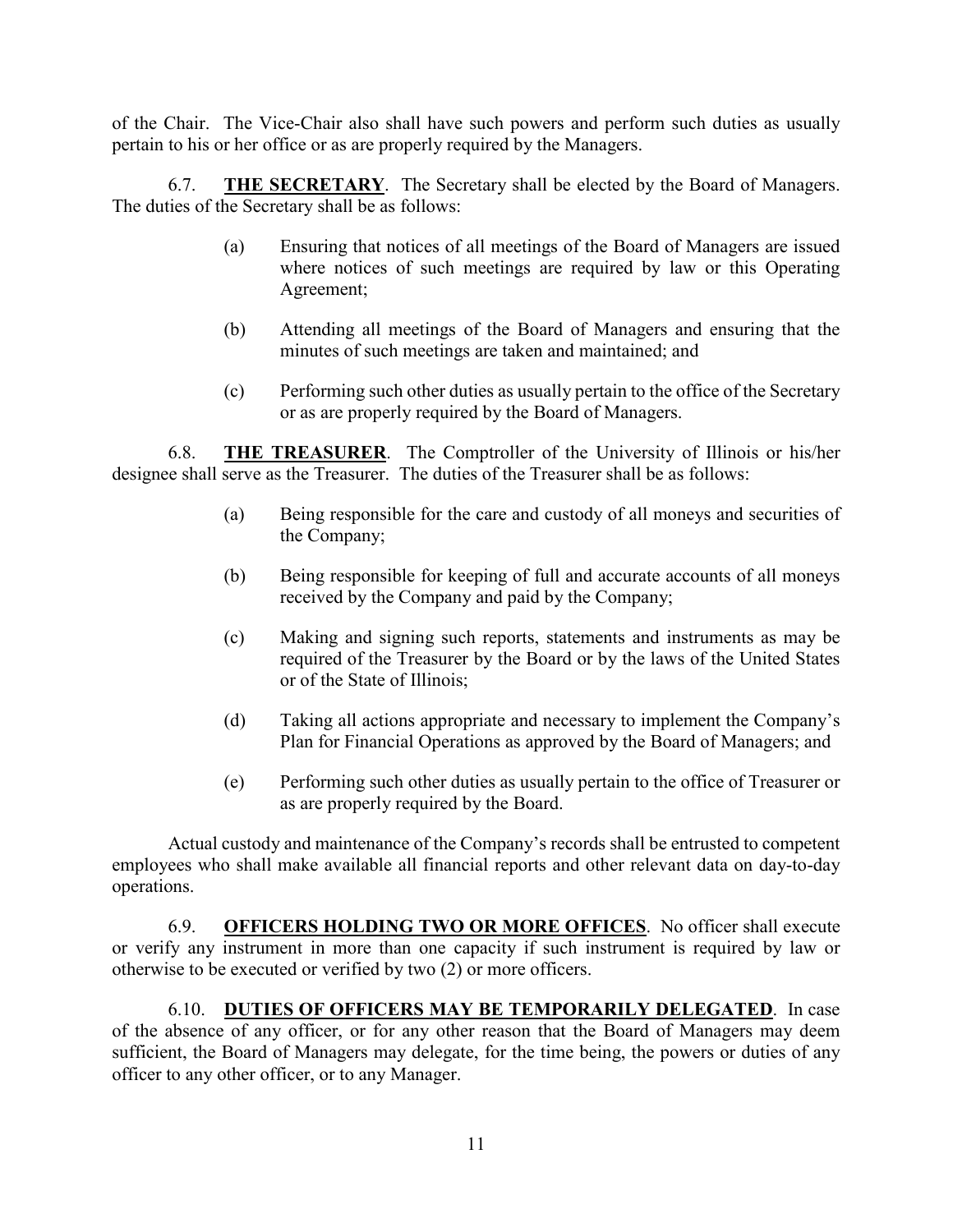<span id="page-14-0"></span>6.11. **COMPENSATION**. The officers shall not receive compensation, however, they shall be reimbursed for any reasonable expenses which they may incur on behalf of the Company in the conduct of its affairs.

#### **ARTICLE 7. COMMITTEES OF THE BOARD OF MANAGERS**

<span id="page-14-2"></span><span id="page-14-1"></span>7.1. **COMMITTEES GENERALLY**. Committees of the Board of Managers shall be standing or special. The standing committees shall be the Executive Committee and such other standing committees as the Board of Managers may authorize with the written consent of the Member. Special committees may be created or terminated at any time by resolution of the Board of Managers. Every committee shall consist of at least two or more Managers and shall always have a majority of Managers among its members. All committee chairs and committee members shall be appointed by the Chair unless otherwise specified in this Operating Agreement.

<span id="page-14-3"></span>7.2. **EXECUTIVE COMMITTEE**. The Executive Committee shall consist of the Chair, the Vice Chair, and one (1) other Manager elected by the Board of Managers.Each of the Executive Committee members shall have voting rights on the Committee. The Executive Committee shall have the authority to exercise the powers of the Board of Managers, as delegated by the Board of Managers from time to time and, in addition, shall exercise the authority of the Board of Managers at such times that action is necessary and it is impractical to convene a meeting of the Board of Managers or to seek written consent of the Board of Managers.

<span id="page-14-4"></span>7.3. **SPECIAL COMMITTEES**. Special committees may be appointed by the Chair with the concurrence of the Board of Managers, for such special tasks as circumstances may warrant from time to time. Special committees shall limit their activities to the accomplishment of the tasks for which they are appointed and shall have no power to act except as specifically conferred by action of the Board. Upon completion of the tasks for which created, each special committee shall stand discharged.

<span id="page-14-5"></span>7.4. **COMMITTEE PROCEDURES GENERALLY**. Each committee shall record minutes (in whatever manner it selects) of its deliberations, recommendations and conclusions and shall promptly deliver a copy of such minutes to the secretary of the corporation. Reasonable notice of the meetings of any committee shall be given to the members thereof and to the Chair, each of whom shall have the right to attend and participate in the deliberations of the committee. The Chair or the committee chair may invite to any committee meeting such individuals as they may select who may be helpful to the deliberations of the committee. A majority of the members of each committee shall constitute a quorum for the transaction of business, and the act of a majority of the members of any committee present at a meeting at which a quorum is present shall be the action of the committee. Each committee may operate through the establishment of one or more subcommittees to be composed of such members of the committee and to have such duties and responsibilities as shall be delegated to the subcommittee by the committee. Each committee may adopt rules for its own operations and that of its subcommittees not inconsistent with these operating agreement or the policies of the Board of Managers.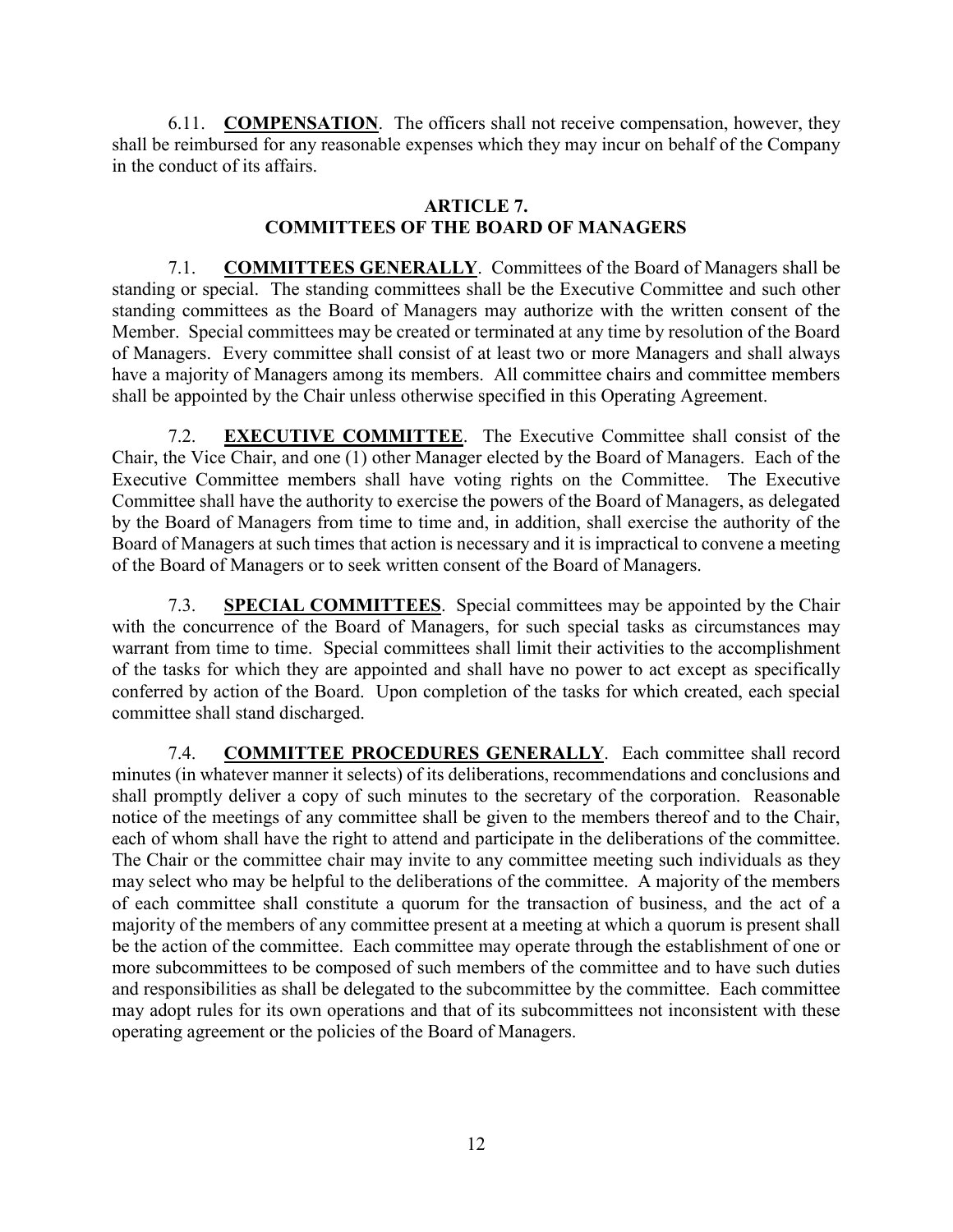#### **ARTICLE 8. CONFLICTS OF INTEREST**

<span id="page-15-1"></span><span id="page-15-0"></span>8.1. **STATEMENT OF GENERAL POLICY**. Real and apparent conflicts or dualities of interest sometimes occur in the course of conducting the daily affairs of the Company. A conflict or duality of interest is defined as referring to only personal, proprietary interests of the persons covered by this policy and their immediate families and not to philosophical or professional differences of opinion. Such conflicts or dualities of interest shall occur because the persons associated with the Company should be expected to have, and do in fact generally have, multiple interests and affiliations and various positions of responsibility within the community. Conflicts or dualities of interest shall be avoided because they potentially or apparently place the interests of others ahead of the Company's obligations to its corporate purposes and to the public interest. Conflicts or dualities of interest are likewise undesirable because they often reflect adversely upon the persons involved and upon the institutions with which they are affiliated regardless of the actual facts or motivations of the parties. However, it is decidedly not in the long-range best interests of the Company to terminate or cease all association with persons who may have real or apparent conflicts or dualities of interest if there is a prescribed and effective method of rendering such conflicts harmless to all concerned. The affirmative policy of the Company, therefore, shall be not to preclude all dealings with those having actual or apparent conflicts or dualities of interest but to require that they be disclosed promptly and fully to all necessary parties whenever they occur, and to prohibit, as required, specified involvement by such parties in certain dealings of the Company.

<span id="page-15-2"></span>8.2. **ACTION REQUIRED**. No transactions involving remuneration or benefit to a covered person (as defined in Section 8.3 herein), or to an organization in which a covered person has a material financial interest or of which the covered person is a member, officer, director, general partner, principal or controlling stockholder, shall be entered into by the Company without (a) a full written disclosure to the Board of Managers by the covered person of the material facts of the transaction and the covered person's interest or relationship; (b) the authorization, approval or ratification of the Board of Managers; and (c) a determination by a majority of disinterested Managers (even though the disinterested Managers may be less than a quorum) that the transaction is fair to the Company at the time it is authorized, approved or ratified. No director so involved may vote on such authorization, approval or ratification by the Board of Managers. Full disclosure, followed by Board of Managers approval, shall constitute a finding of fairness in the absence of clear intention to the contrary.

<span id="page-15-3"></span>8.3. **COVERAGE OF THIS POLICY**. This policy shall apply to all members of the Board of Managers and its committees, and to the officers, agents and employees of the Company, including independent contractor providers of services and materials who are in the position materially to influence one or more financial transaction(s) of the Company (collectively referred to as "covered person" or "covered persons"). The Company's management shall publicize this policy to all such covered persons on a recurring basis.

<span id="page-15-4"></span>8.4. **DISCLOSURE OF ALL CONFLICTS**. The covered persons defined in Section 8.3 of this Operating Agreement shall disclose to the chairman or president all real and apparent conflicts of interest and/or dualities of interest which they discover or have brought to their attention in connection with the Company's activities. "Disclosure" as used in this Operating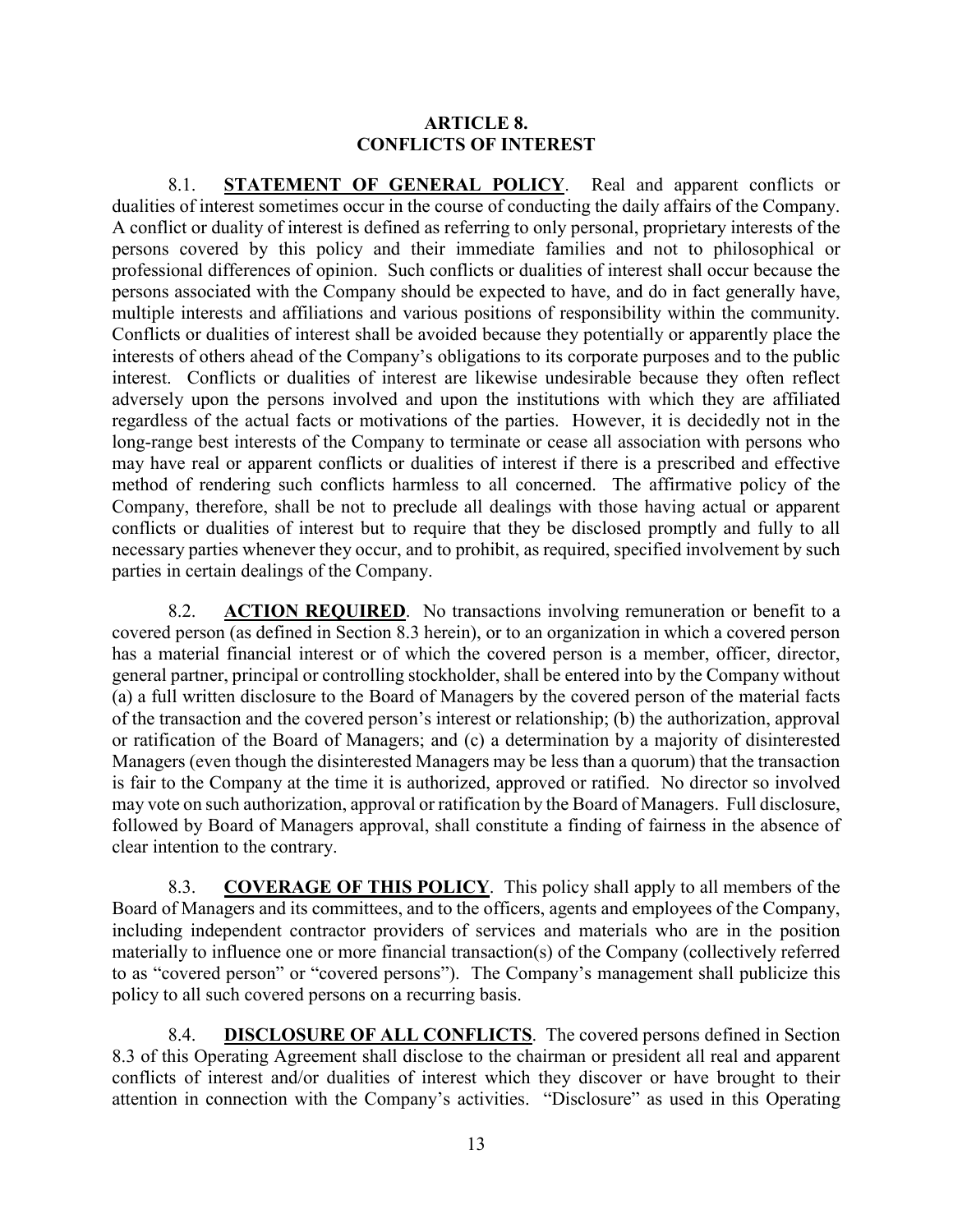Agreement shall mean promptly providing to the Chair a written description of the facts comprising the real or apparent conflict or duality of interest. The Chair shall report all such disclosures to the full board. An annual disclosure statement shall be circulated to all covered persons to assist them in considering such disclosures, but disclosure is appropriate whenever conflicts or dualities of interest may occur. The written notices of disclosure of conflicts or dualities of interest shall be filed with the Chair of the Company or any other person(s) designated by them from time to time to receive such notifications. All notices of conflicts or dualities of interest received hereunder shall be noted for record in the minutes of the Board of Managers.

<span id="page-16-0"></span>8.5. **PROSCRIBED ACTIVITY BY PERSONS HAVING CONFLICTS**. When a covered person believes that he or she or a member of his or her immediate family might have or does have a real or apparent conflict or duality of interest, he or she should, in addition to filing the notice of disclosure required under Section 8.2, abstain from making motions, voting, executing agreements, or taking any other similar direct action on behalf of the Company where the conflict or duality of interest might pertain, but shall not be precluded from debate or other similar involvement on behalf of the Company.

<span id="page-16-1"></span>8.6. **REVIEW**. An ad hoc committee of disinterested Managers shall review all disclosures which might be interpreted as a conflict or duality of interest and shall recommend to the Board of Managers a course of action regarding such matters.

#### **ARTICLE 9. DISSOLUTION; LIQUIDATION**

<span id="page-16-3"></span><span id="page-16-2"></span>9.1. **LIQUIDATION**. Upon the occurrence of an event terminating the Company, the Member shall appoint a person to act as liquidator to wind up the affairs and business of the Company (which may be the Member). The Company's creditors shall be paid in satisfaction of the liabilities of the Company and its assets shall be distributed as soon as is practicable. The liquidator shall sell the Company's assets, except to the extent that the Company distributes assets in kind; allocate any Profits or Losses from sales to the Member in accordance with Article 3; and distribute the Company's assets to the Member.

#### **ARTICLE 10. MISCELLANEOUS**

<span id="page-16-5"></span><span id="page-16-4"></span>10.1. **NOTICE**. All notices shall be in writing, effective upon personal delivery or, if sent by first class mail postage prepaid addressed to the last known address in the Company's records of the person to whom the notice is sent, upon deposit of the notice in the U.S. mails.

10.2. **FISCAL YEAR**. The Fiscal Year shall be determined by the Managers.

<span id="page-16-7"></span><span id="page-16-6"></span>10.3. **CHOICE OF LAW**. This Agreement and its interpretation shall be governed exclusively by its terms and by the laws of the State of Illinois, and specifically the Act.

<span id="page-16-8"></span>10.4. **SEVERABILITY**. If any provision hereof or the application thereof to any person or circumstance shall be invalid, illegal or unenforceable to any extent or for any reason, the remainder of this Agreement and the application thereof shall not be affected and shall be enforceable to the fullest extent permitted by law. Each covenant, term, provision and agreement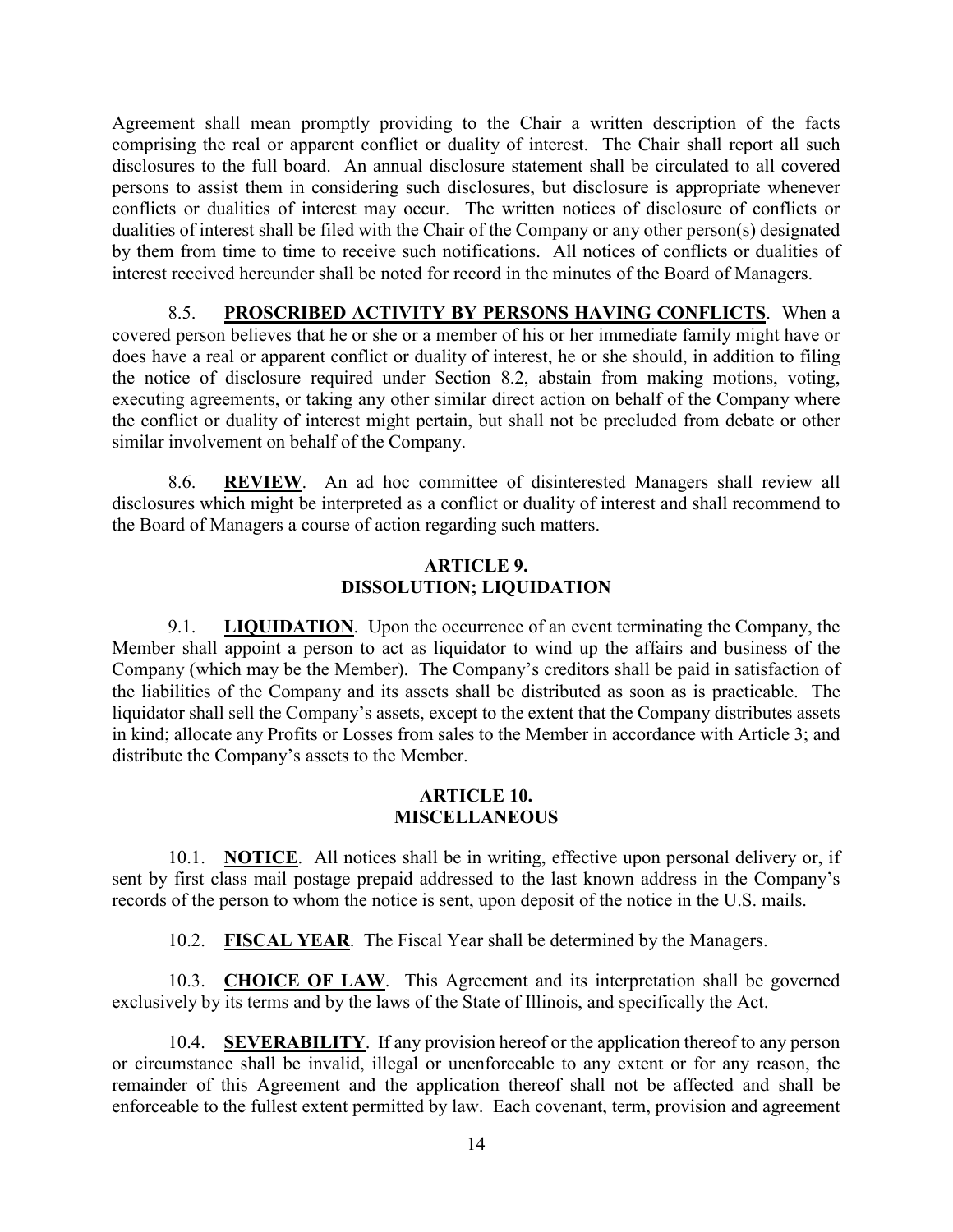herein shall be binding upon and inure to the benefit of the parties hereto and, to the extent permitted by this Agreement, their respective heirs, legal representatives, successors and assigns. This Agreement may be executed in counterparts, each of which shall be deemed an original but all of which shall constitute one and the same instrument.

<span id="page-17-0"></span>10.5. **CONSTRUCTION PRINCIPLES**. The headings herein are inserted for convenience only and do not describe, interpret, define, or limit the scope, extent or intent of this Agreement or any provision hereof. The failure of any party to seek redress for default of or insist upon the strict performance of any covenant or condition hereof shall not prevent a subsequent act, which would have originally constituted a default, from having the effect of an original default.

<span id="page-17-1"></span>10.6. **THIRD PARTIES**. This Agreement is by and among the parties hereto and is not intended to, nor shall it be interpreted to, create any right in any creditor of the Company or in any other third party.

<span id="page-17-2"></span>10.7. **AMENDMENTS**. This Agreement may be amended at any time by the Member.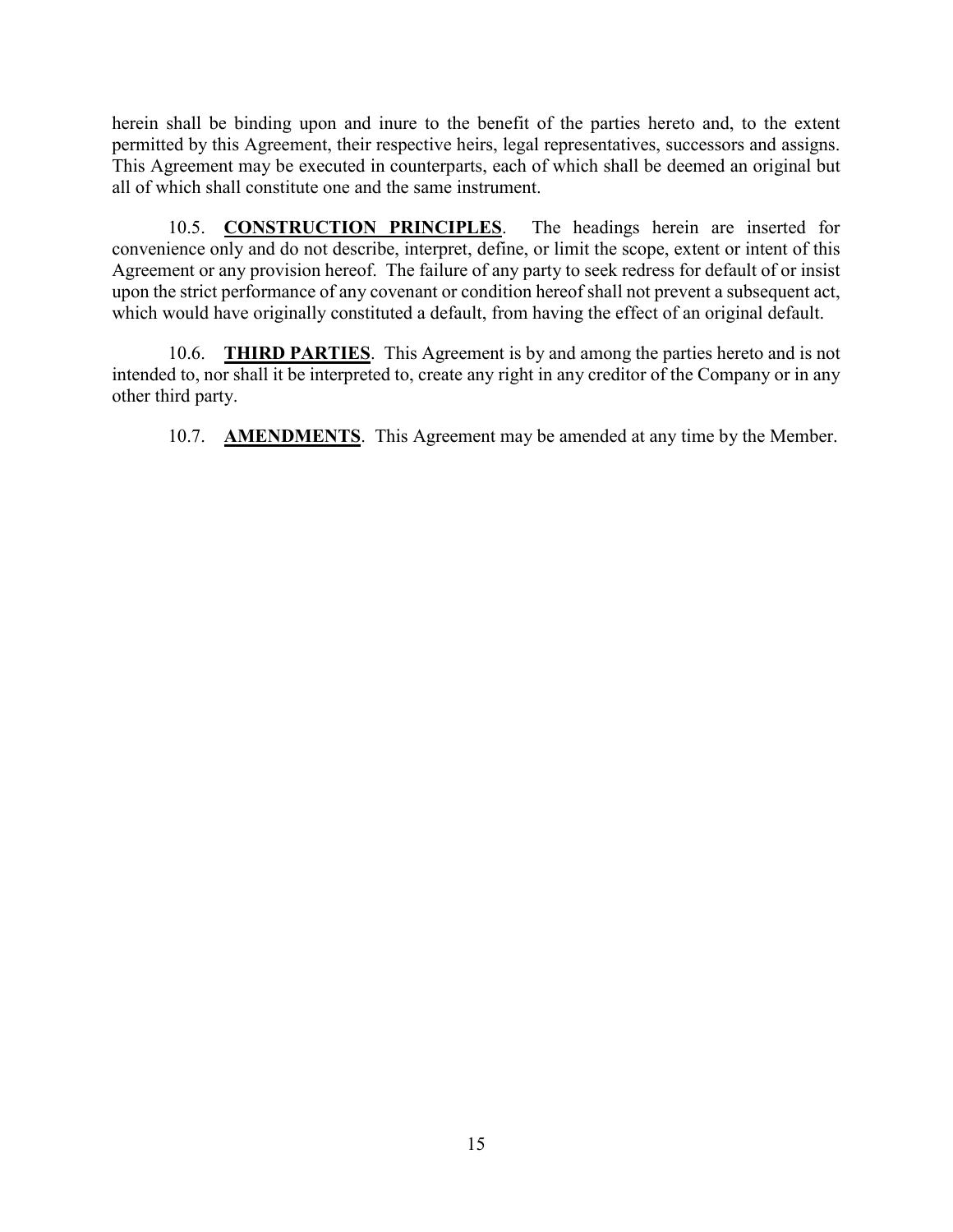IN WITNESS WHEREOF, the parties hereto have caused this Agreement to be duly executed by their respective officers.

## **UNIVERSITY OF ILLINOIS RESEARCH PARK, L.L.C.**

## **THE BOARD OF TRUSTEES OF THE UNIVERSITY OF ILLINOIS**

Chair

**Comptroller** 

Acknowledged by:

Director

Approved by:

Chancellor

Approved as to legal form:

University Counsel